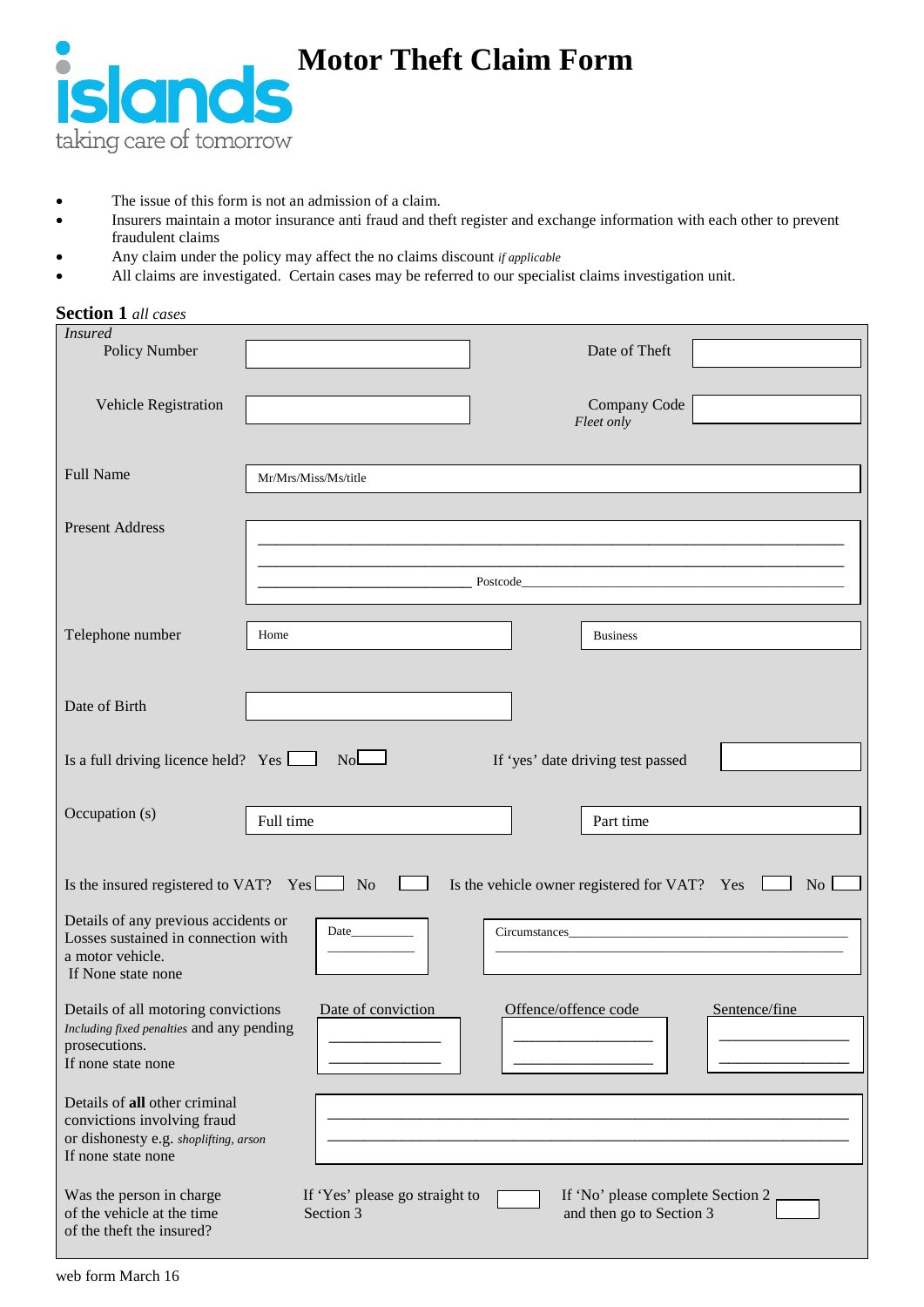## **Section 2**

| Person LAST in charge of vehicle                                                 |                                                             |
|----------------------------------------------------------------------------------|-------------------------------------------------------------|
| <b>Full Name</b>                                                                 | Mr/Mrs/Miss/Ms/title                                        |
|                                                                                  |                                                             |
| <b>Present Address</b>                                                           |                                                             |
|                                                                                  |                                                             |
|                                                                                  | Postcode Postcode                                           |
|                                                                                  |                                                             |
| Telephone number                                                                 | Home<br><b>Business</b>                                     |
| Date of Birth                                                                    |                                                             |
|                                                                                  |                                                             |
| Occupation(s)                                                                    | Full time<br>Part time                                      |
| Details of any previous accidents or                                             |                                                             |
| Losses sustained in connection with<br>a motor vehicle.                          | Date<br>Circumstances_                                      |
| If None state none                                                               |                                                             |
| Details of all motoring convictions                                              | Date of conviction<br>Offence/offence code<br>Sentence/fine |
| Including fixed penalties and any pending<br>prosecutions.<br>If none state none |                                                             |
| Details of all other criminal                                                    |                                                             |
| convictions involving fraud<br>or dishonesty e.g. shoplifting, arson             |                                                             |
| If none state none                                                               |                                                             |
| How often does this person<br>use the vehicle?                                   | daily<br>weekly<br>monthly<br>other<br>please state         |
| What is the person's relationship                                                |                                                             |
| to the insured? e.g. employee, son,<br>daughter etc                              |                                                             |
| Does this person have insurance<br>of their own?                                 | No<br>Yes                                                   |
| If 'Yes' please give<br>Name of insurer                                          |                                                             |
|                                                                                  |                                                             |
|                                                                                  |                                                             |
| Policy number                                                                    |                                                             |
| Is a full driving licence held?                                                  | if 'Yes' date driving test passed<br>No.<br>Yes             |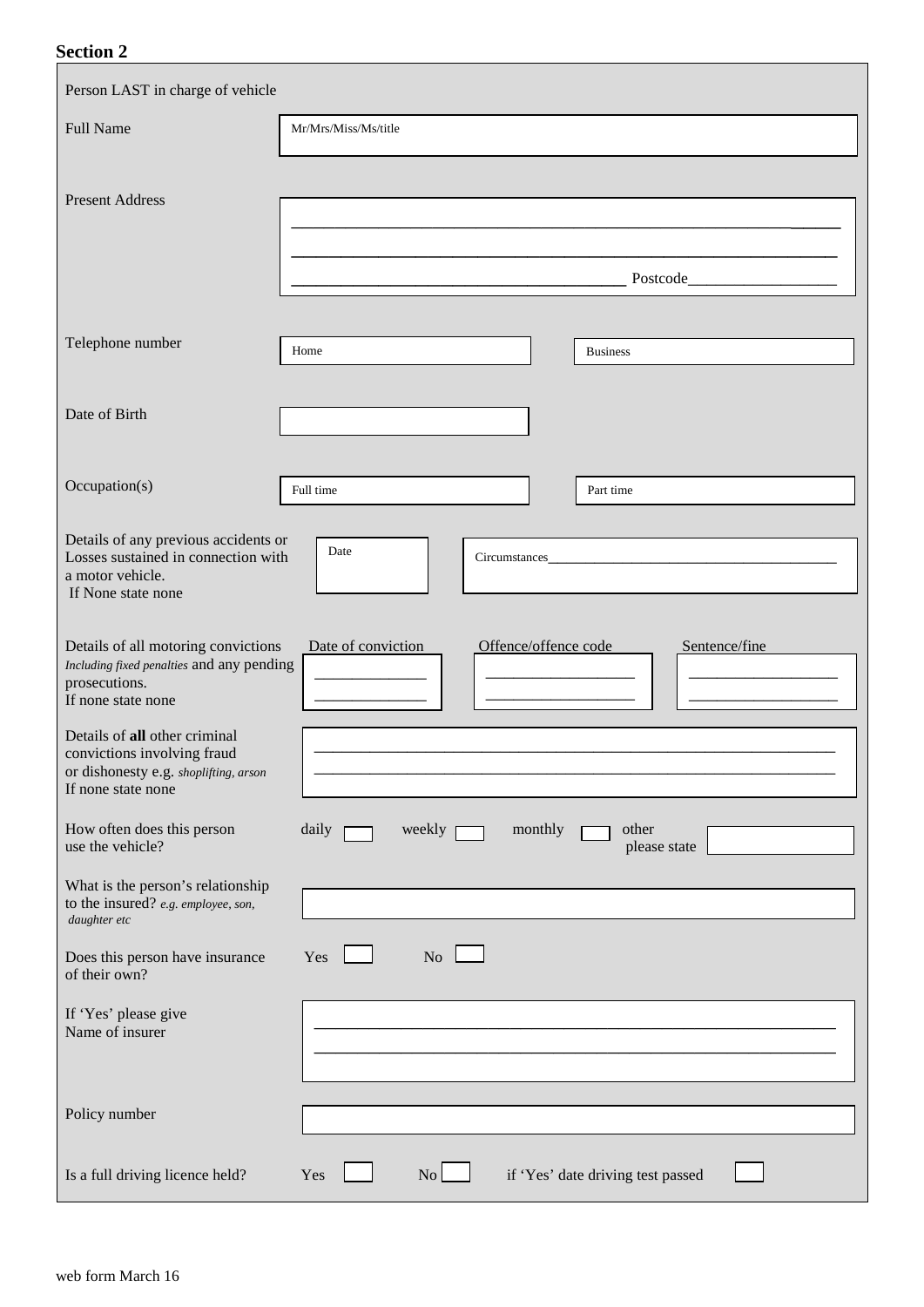# **Section 3** All cases

| Vehicle                                                                                          |                                                             |                          |
|--------------------------------------------------------------------------------------------------|-------------------------------------------------------------|--------------------------|
| Make                                                                                             | Model                                                       | Colour                   |
|                                                                                                  |                                                             |                          |
| GVW commercial vehicles only                                                                     | Cubic Capacity                                              | Engine number            |
|                                                                                                  |                                                             |                          |
| Chassis/VIN number                                                                               | Year of Manufacture                                         | Mileage at date of theft |
|                                                                                                  |                                                             |                          |
| Since acquiring the vehicle, have<br>You obtained any additional or<br>replacement keys?         | If 'yes' please give details/dates<br>Yes<br>N <sub>o</sub> |                          |
|                                                                                                  |                                                             |                          |
|                                                                                                  |                                                             |                          |
| State condition of vehicle prior to                                                              |                                                             |                          |
| Theft and any fact material to its value                                                         |                                                             |                          |
|                                                                                                  |                                                             |                          |
| Please give details of when and from<br>whom the vehicle was purchased                           |                                                             |                          |
|                                                                                                  |                                                             |                          |
|                                                                                                  |                                                             |                          |
| How much did you pay?                                                                            |                                                             |                          |
| Method of payment<br>e.g. cash, building society cheque etc                                      |                                                             |                          |
| Please give your estimate of value<br>at the time of theft                                       |                                                             |                          |
| Is the Insured the legal owner<br>of the vehicle and/or trailer?                                 | No<br>Yes                                                   |                          |
| If, no please explain why and<br>give name and address                                           |                                                             |                          |
| of legal owner                                                                                   |                                                             |                          |
| What documents did you receive<br>when you purchased the vehicle?<br>e.g. VRD, MOT, receipt, etc |                                                             |                          |
| How many sets of keys did you<br>receive when you purchased the<br>vehicle?                      |                                                             |                          |
| Please give details of any<br>alternations/modifications<br>made to the vehicle                  |                                                             |                          |
|                                                                                                  |                                                             |                          |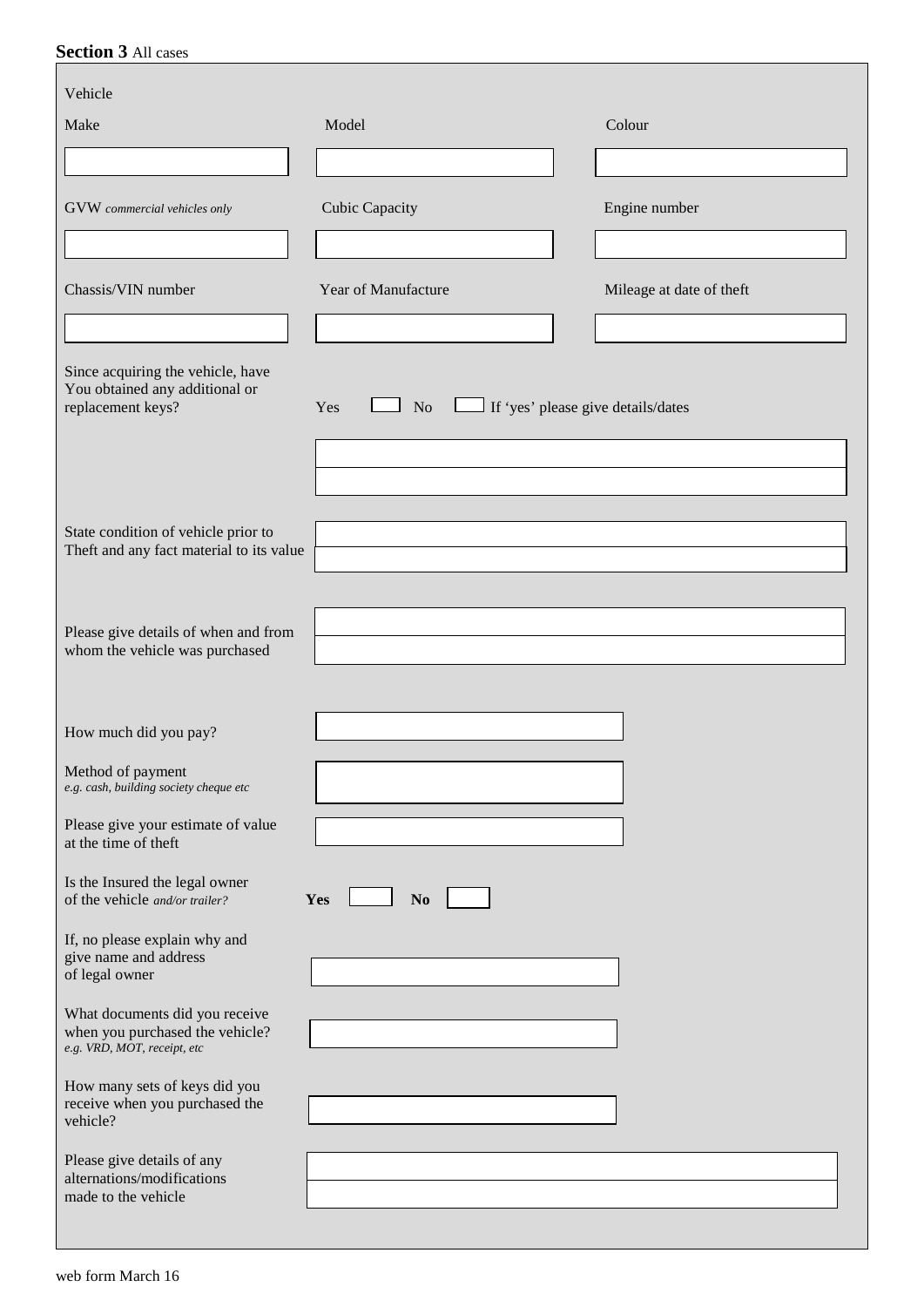| <b>Section 4 All cases</b>                                           |                                                                                                                  |
|----------------------------------------------------------------------|------------------------------------------------------------------------------------------------------------------|
| Theft                                                                |                                                                                                                  |
| Date of theft                                                        | Approximate<br>am/pm<br>time of theft                                                                            |
| Exact location where theft<br>occurred                               |                                                                                                                  |
| When was vehicle last seen?<br>When was theft discovered?            | By whom was<br>theft discovered?                                                                                 |
| Was the vehicle being used<br>for business or pleasure?              | <b>Business</b><br>Pleasure                                                                                      |
| For what specific purpose<br>was the vehicle being used?             |                                                                                                                  |
| How regularly is the vehicle<br>parked at this location?             |                                                                                                                  |
| Were the police informed?                                            | If 'Yes' please give date, police station, police officer<br>Yes<br>$\overline{N_{O}}$<br>and reference if known |
|                                                                      |                                                                                                                  |
| How and by whom were the police<br>advised? e.g. by telephone        |                                                                                                                  |
| Do you or the police know or<br>suspect who was responsible?         | If 'Yes' give details<br>$\overline{N}$ L<br>Yes                                                                 |
|                                                                      |                                                                                                                  |
|                                                                      |                                                                                                                  |
|                                                                      |                                                                                                                  |
| Please state the circumstances as<br>fully as possible continue on a |                                                                                                                  |
| separate sheet if necessary                                          |                                                                                                                  |
|                                                                      |                                                                                                                  |
| Was the vehicle inside a<br>locked garage?                           | Were all vehicle doors locked<br>Yes $\Box$ No $\Box$<br>Yes<br>N <sub>o</sub><br>and windows securely closed?   |
| Where were the keys<br>at the time of the theft?                     | What precautions were taken<br>to prevent the theft? e.g. alarm, wheelclamp                                      |
| Is the vehicle fitted with<br>any anti-theft devices?<br>Yes         | If 'Yes' give details<br>N <sub>o</sub>                                                                          |
|                                                                      |                                                                                                                  |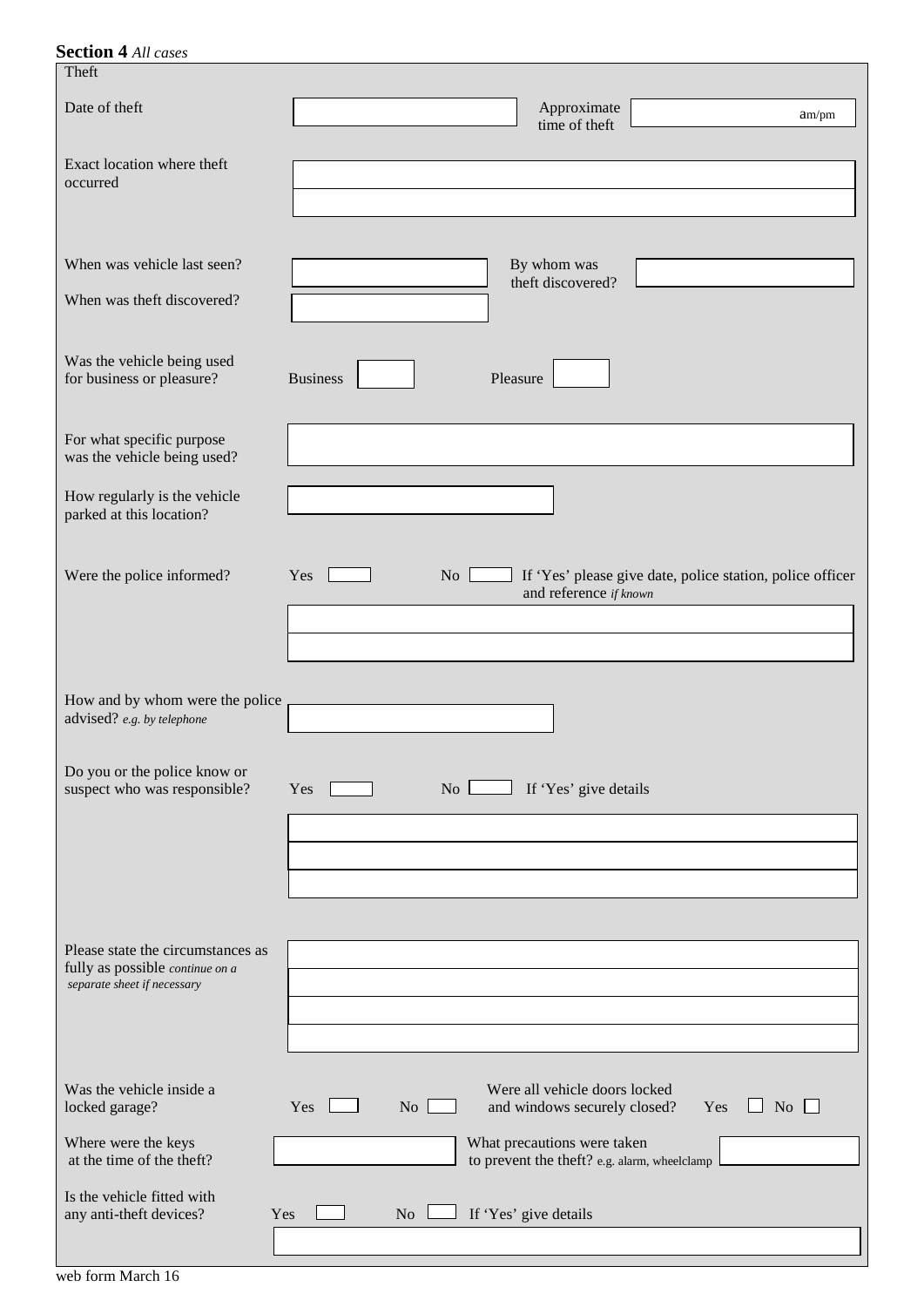| Were these in use?<br>Yes                                                               | not applicable<br>No                                                                                                                                        |  |  |
|-----------------------------------------------------------------------------------------|-------------------------------------------------------------------------------------------------------------------------------------------------------------|--|--|
| If 'no' explain why                                                                     |                                                                                                                                                             |  |  |
| Please give details of any contents/personal belongings stolen please supply receipts   |                                                                                                                                                             |  |  |
| Description of article                                                                  | Owner<br>Where was article Age of item<br>Original cost Replacement<br>£<br>£<br>f<br>£<br>$\pounds$<br>£<br>$\pounds$<br>$\pounds$                         |  |  |
| Is there any other insurances in force<br>Yes<br>on the property? e.g. household/travel | If 'Yes' please give name of insurers<br>Nor                                                                                                                |  |  |
| Policy Number                                                                           |                                                                                                                                                             |  |  |
| Has your vehicle been recovered?                                                        | If 'yes' complete Section 5 then<br>If 'no' go straight to Section 6 no $\Box$<br>Go to Section 6<br>Yes                                                    |  |  |
| Where were the keys<br>at the time of the theft?                                        | What precautions were taken<br>to prevent the theft? e.g. alarm, wheelclamp                                                                                 |  |  |
| Is the vehicle fitted with<br>any anti-theft devices?<br>Yes                            | If 'Yes' give details<br>N <sub>o</sub>                                                                                                                     |  |  |
| Were these in use?<br>Yes                                                               | not applicable<br>$\rm No$                                                                                                                                  |  |  |
| If 'no' explain why                                                                     |                                                                                                                                                             |  |  |
| Please give details of any contents/personal belongings stolen please supply receipts   |                                                                                                                                                             |  |  |
| Description of article                                                                  | Owner<br>Where was article Age of item<br>Original cost Replacement<br>$\pounds$<br>$\pounds$<br>£<br>$\pounds$<br>$\pounds$<br>£<br>$\pounds$<br>$\pounds$ |  |  |
| Is there any other insurances in force<br>Yes<br>on the property? e.g. household/travel | If 'Yes' please give name of insurers<br>No                                                                                                                 |  |  |
| Policy Number                                                                           |                                                                                                                                                             |  |  |
| Has your vehicle been recovered?                                                        | If 'no' go straight to Section 6 no<br>If 'yes' complete Section 5 then<br>Go to Section 6<br>Yes                                                           |  |  |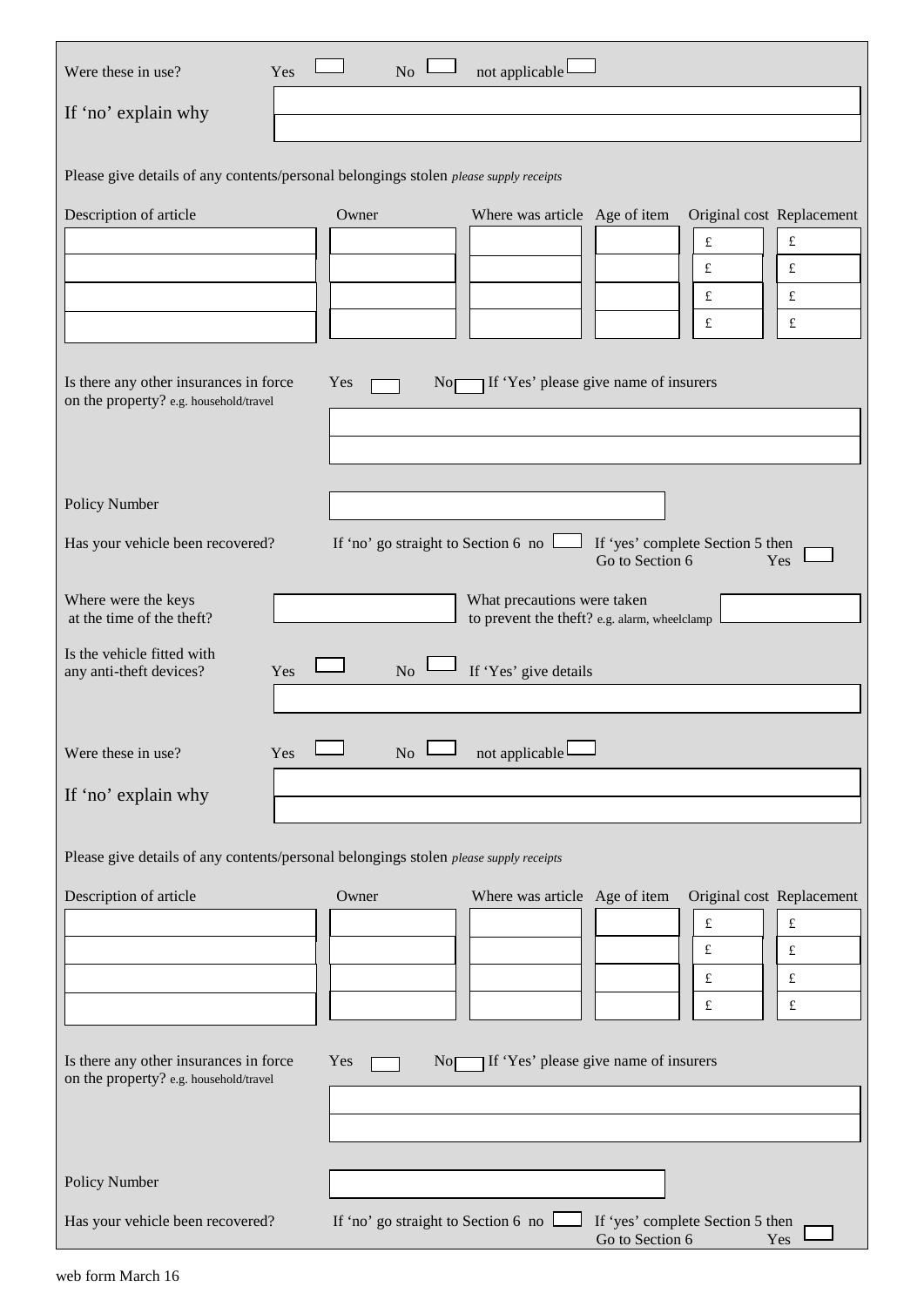## Section 5 If your claim relates to damage to the vehicle, please supply the following information

| Damaged/recovered vehicles                                                                                                                                                       |                                                                                                                                   |  |
|----------------------------------------------------------------------------------------------------------------------------------------------------------------------------------|-----------------------------------------------------------------------------------------------------------------------------------|--|
| Please give full details of how, where<br>and by whom the vehicle was recovered                                                                                                  |                                                                                                                                   |  |
|                                                                                                                                                                                  |                                                                                                                                   |  |
| Were the police informed of the<br>recovery of the vehicle?                                                                                                                      | <b>NOL</b><br>If 'yes' please give date, police station, police officer and<br><b>YES</b><br>reference number if known            |  |
|                                                                                                                                                                                  |                                                                                                                                   |  |
|                                                                                                                                                                                  |                                                                                                                                   |  |
| How and by whom were the                                                                                                                                                         |                                                                                                                                   |  |
| police informed eg by telephone                                                                                                                                                  |                                                                                                                                   |  |
|                                                                                                                                                                                  |                                                                                                                                   |  |
| Is your vehicle mobile?                                                                                                                                                          | What is its current location? Give name, address and telephone<br><b>YES</b><br>NO <sub>1</sub><br>number of garage if applicable |  |
|                                                                                                                                                                                  |                                                                                                                                   |  |
|                                                                                                                                                                                  |                                                                                                                                   |  |
| Details of theft damage caused to the<br>vehicle and its accessories                                                                                                             |                                                                                                                                   |  |
| Repair estimate attached?                                                                                                                                                        | <b>YES</b><br>NO <sub>1</sub>                                                                                                     |  |
| In the event of your vehicle being uneconomical to repair,<br>may we move it to a place of free storage in order to<br>minimise storage charges?<br><b>YES</b><br>N <sub>O</sub> |                                                                                                                                   |  |